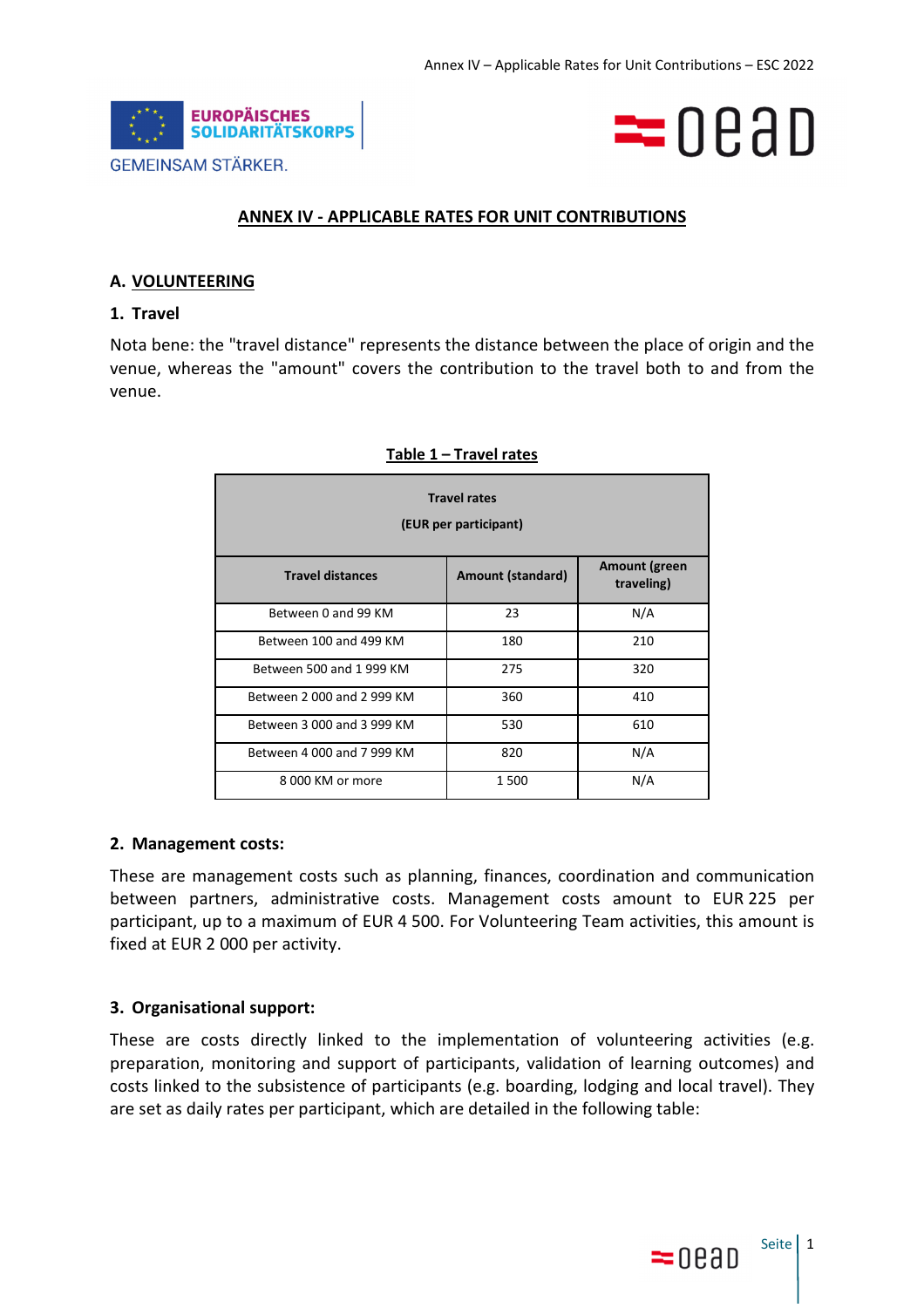| <b>Organisational Support - Activity Costs</b><br>(EUR per day) | Volunteering |
|-----------------------------------------------------------------|--------------|
| Austria                                                         | 24           |
| <b>Belgium</b>                                                  | 27           |
| <b>Bulgaria</b>                                                 | 18           |
| Croatia                                                         | 20           |
| <b>Cyprus</b>                                                   | 22           |
| <b>Czech Republic</b>                                           | 18           |
| <b>Denmark</b>                                                  | 27           |
| Estonia                                                         | 19           |
| <b>Finland</b>                                                  | 27           |
| <b>France</b>                                                   | 21           |
| Germany                                                         | 24           |
| Greece                                                          | 22           |
| <b>Hungary</b>                                                  | 18           |
| <b>Ireland</b>                                                  | 27           |
| <b>Italy</b>                                                    | 22           |
| Latvia                                                          | 20           |
| Lithuania                                                       | 19           |
| Luxembourg                                                      | 27           |
| <b>Malta</b>                                                    | 23           |
| <b>Netherlands</b>                                              | 27           |
| Poland                                                          | 19           |
| Portugal                                                        | 21           |
| Romania                                                         | 18           |
| Slovakia                                                        | 20           |
| Slovenia                                                        | 21           |
| Spain                                                           | 19           |
| Sweden                                                          | 27           |
| <b>North Macedonia</b>                                          | 16           |
| Iceland                                                         | 27           |
| Liechtenstein                                                   | 25           |
| <b>Norway</b>                                                   | 27           |
| <b>Turkey</b>                                                   | 18           |
| Partner country neighbouring the EU                             | 16           |

## **Table 2 – Organisational Support – Activity Costs**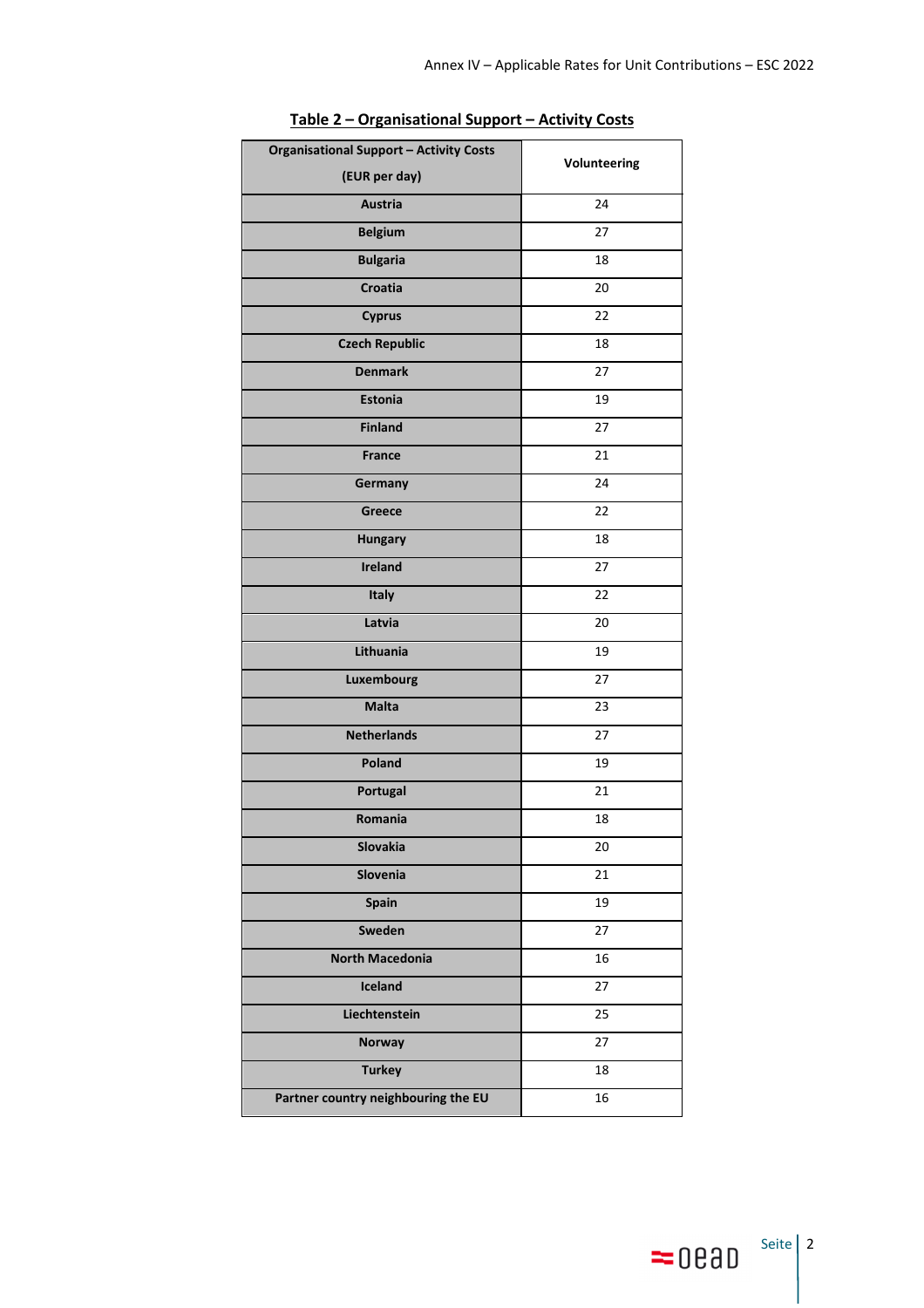## **4. Inclusion support**

The following rates (set as daily rates per participant) are to be used for activities which include the participation of young people with fewer opportunities.

|                                     | <b>Inclusion Support</b><br>(EUR per day) |
|-------------------------------------|-------------------------------------------|
|                                     | <b>Volunteering</b>                       |
| Austria                             | 8                                         |
| <b>Belgium</b>                      | 9                                         |
| <b>Bulgaria</b>                     | 6                                         |
| Croatia                             | $\overline{7}$                            |
| <b>Cyprus</b>                       | $\overline{7}$                            |
| <b>Czech Republic</b>               | 6                                         |
| <b>Denmark</b>                      | 9                                         |
| Estonia                             | 6                                         |
| <b>Finland</b>                      | 9                                         |
| France                              | $\overline{7}$                            |
| Germany                             | 8                                         |
| Greece                              | $\overline{7}$                            |
| <b>Hungary</b>                      | 6                                         |
| Ireland                             | 9                                         |
| Italy                               | $\overline{7}$                            |
| Latvia                              | $\overline{7}$                            |
| Lithuania                           | 6                                         |
| Luxembourg                          | 9                                         |
| Malta                               | 8                                         |
| <b>Netherlands</b>                  | 9                                         |
| Poland                              | 6                                         |
| Portugal                            | $\overline{7}$                            |
| Romania                             | 6                                         |
| Slovakia                            | $\overline{7}$                            |
| Slovenia                            | $\overline{7}$                            |
| Spain                               | 6                                         |
| Sweden                              | $\overline{9}$                            |
| <b>North Macedonia</b>              | $\overline{5}$                            |
| Iceland                             | $\overline{9}$                            |
| Liechtenstein                       | 8                                         |
| Norway                              | $\overline{9}$                            |
| <b>Turkey</b>                       | 6                                         |
| Partner country neighbouring the EU | $\overline{5}$                            |

#### **Table 4 – Inclusion Support**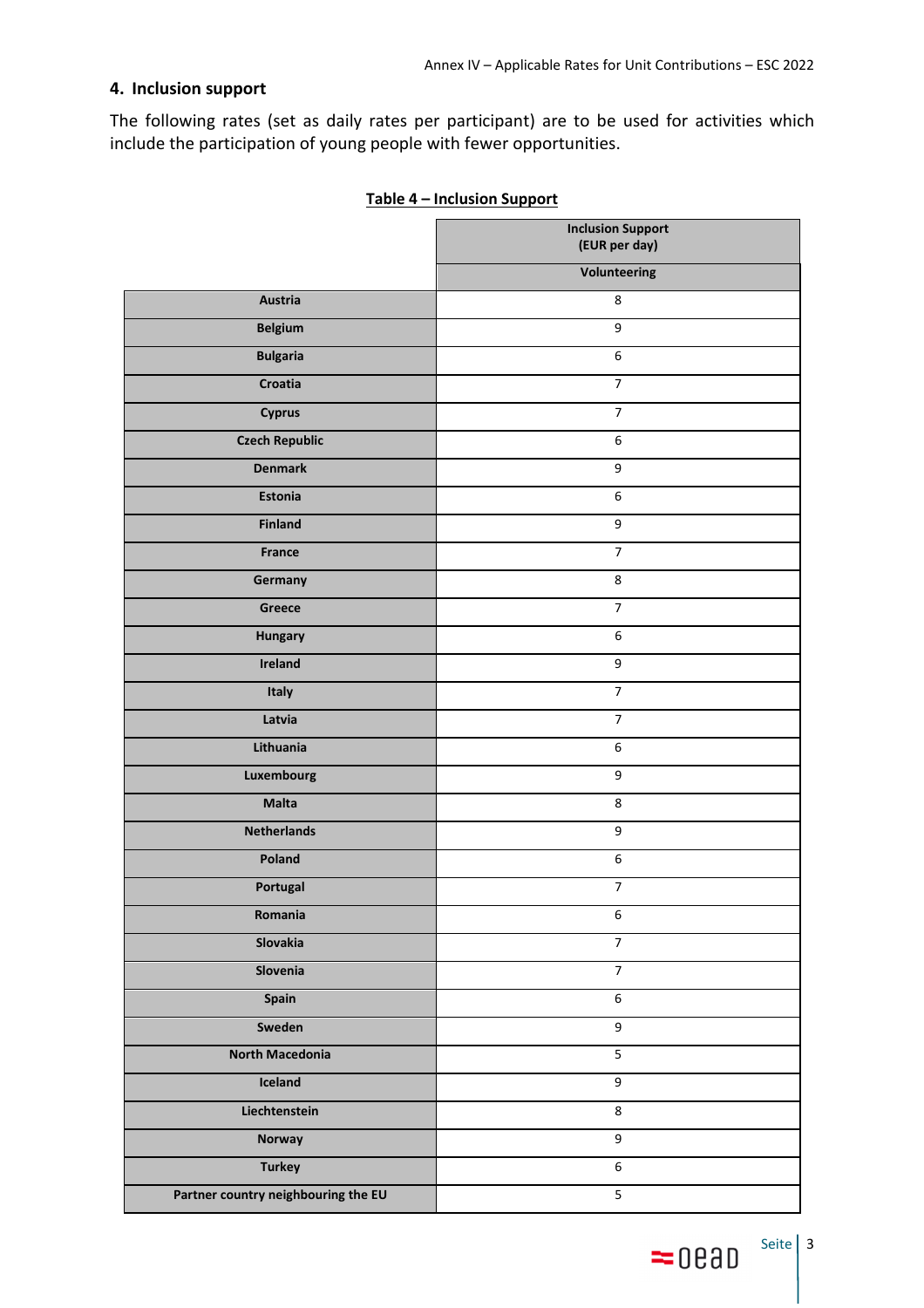# **5. Linguistic support:**

This rate is applicable only for languages and/or levels not offered by the Online Linguistic Support: EUR 150 per participant

#### **6. Pocket Money**

This rate is only applicable to Volunteering activities.

|                        | <b>Pocket Money</b><br>(EUR per day) |
|------------------------|--------------------------------------|
|                        | Volunteering                         |
| <b>Austria</b>         | 5                                    |
| <b>Belgium</b>         | 4                                    |
| <b>Bulgaria</b>        | 4                                    |
| <b>Croatia</b>         | 5                                    |
| <b>Cyprus</b>          | 5                                    |
| <b>Czech Republic</b>  | 5                                    |
| <b>Denmark</b>         | 6                                    |
| <b>Estonia</b>         | 4                                    |
| <b>Finland</b>         | 5                                    |
| <b>France</b>          | 6                                    |
| Germany                | 5                                    |
| Greece                 | 5                                    |
| <b>Hungary</b>         | 5                                    |
| <b>Ireland</b>         | 6                                    |
| Italy                  | 5                                    |
| Latvia                 | 4                                    |
| Lithuania              | 4                                    |
| Luxembourg             | 5                                    |
| <b>Malta</b>           | 5                                    |
| <b>Netherlands</b>     | 5                                    |
| Poland                 | 4                                    |
| Portugal               | 5                                    |
| Romania                | 3                                    |
| Slovakia               | 5                                    |
| Slovenia               | $\overline{\mathbf{4}}$              |
| <b>Spain</b>           | 5                                    |
| Sweden                 | 5                                    |
| <b>North Macedonia</b> | 3                                    |

### **Table 5 – Pocket Money for volunteers**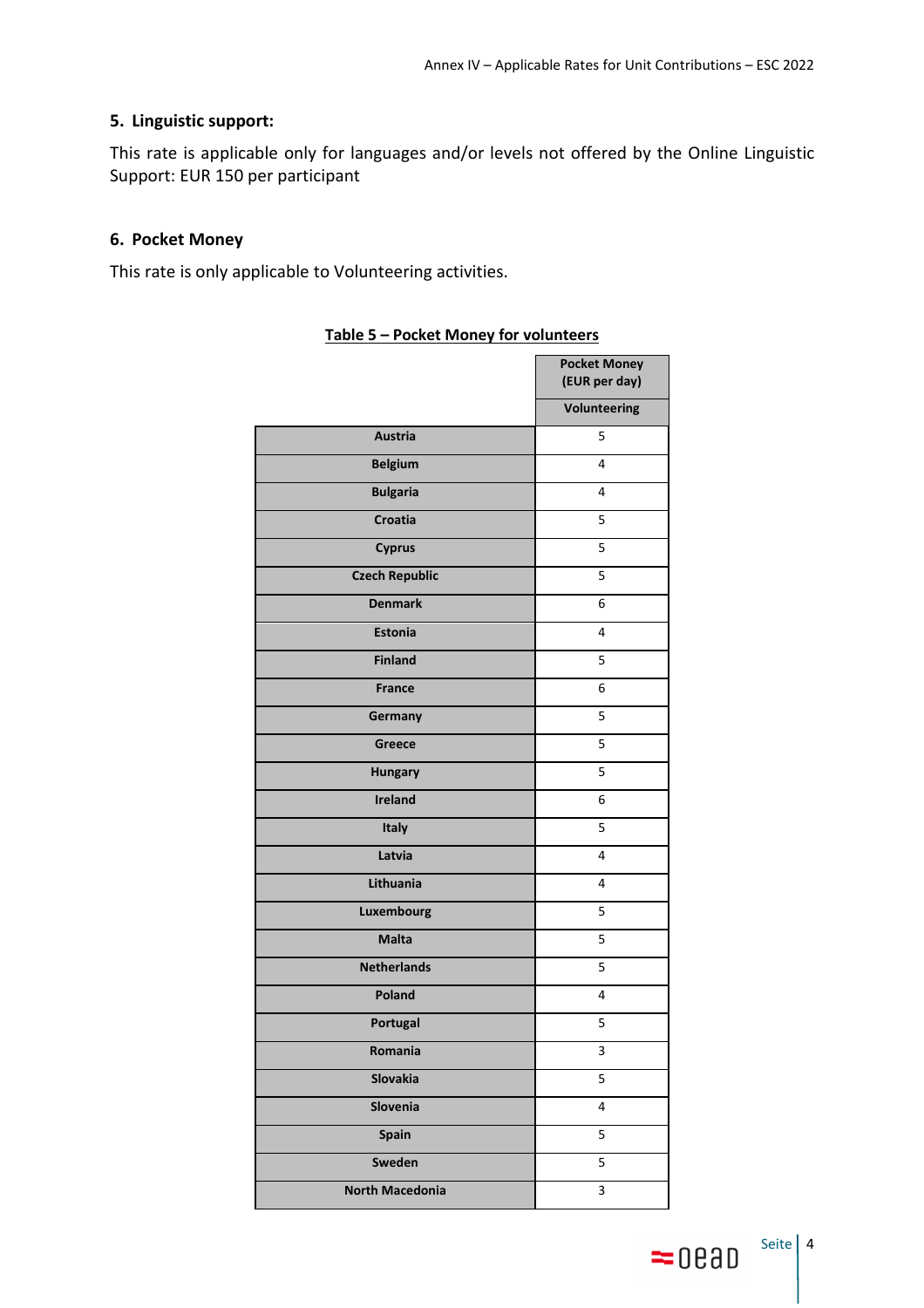|  |  | Annex IV - Applicable Rates for Unit Contributions - ESC 2022 |  |
|--|--|---------------------------------------------------------------|--|
|  |  |                                                               |  |

| <b>Iceland</b>                      |   |
|-------------------------------------|---|
| Liechtenstein                       |   |
| <b>Norway</b>                       | 6 |
| <b>Turkey</b>                       |   |
| Partner country neighbouring the EU |   |

## **7. Preparatory Visit**

Costs linked to the implementation of the preparatory visit including travel and subsistence. Contribution on the basis of unit costs. 575 EUR per participant per preparatory visit. Based on the number of participants, including accompanying persons. A maximum of 1 participant per participating organisation can be funded per activity.

## **8. Other eligible costs**

Some other costs incurred by organisations under the European Solidarity Corps may be eligible. However, since they are not based on unit costs, they are not detailed here. These include exceptional costs.

For more information, please consult the 2022 European Solidarity Corps Guide.

# **B. SOLIDARITY PROJECTS**

## **1. Project Management**

This covers costs linked to the management and implementation of the project.

EUR 500 per month

### **2. Coaching costs**

This covers the optional involvement of a coach in the project.

Nota bene: the coaching costs may only be covered for a maximum of 12 days.

### **Table 7 – Coaching costs**

|                                                                                           | <b>Coaching Costs</b>      |
|-------------------------------------------------------------------------------------------|----------------------------|
|                                                                                           | (EUR per day)              |
|                                                                                           | <b>Solidarity Projects</b> |
| Austria, Denmark, Ireland, Luxembourg, Netherlands, Sweden                                | 241                        |
| Belgium, Finland, France, Germany, Italy                                                  | 214                        |
| Cyprus, Czech Republic, Greece, Malta, Portugal, Slovenia, Spain                          | 137                        |
| Bulgaria, Croatia, Estonia, Hungary, Latvia, Lithuania, Poland, Romania, Slovakia, Turkey | 74                         |